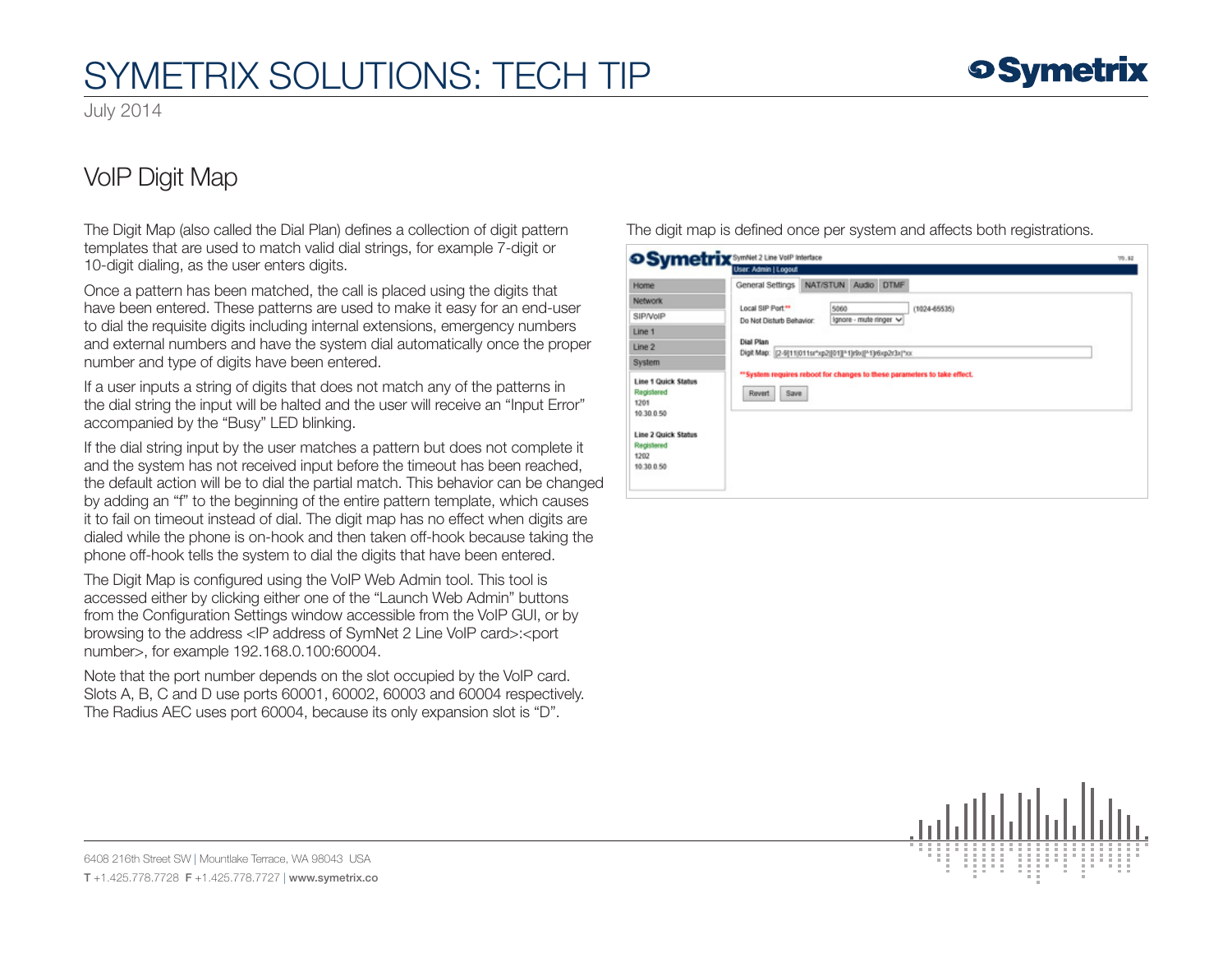# SYMETRIX SOLUTIONS: TECH TIP

July 2014

A quick reference can be accessed by placing the pointer of the mouse over the Digit Map field.

| Home                       | General Settings                                                                                            | NAT/STUN Audio DTMF                                                                                                                            |                                |  |                                                                             |  |  |  |
|----------------------------|-------------------------------------------------------------------------------------------------------------|------------------------------------------------------------------------------------------------------------------------------------------------|--------------------------------|--|-----------------------------------------------------------------------------|--|--|--|
| Network                    |                                                                                                             |                                                                                                                                                |                                |  |                                                                             |  |  |  |
| SIP/VoIP                   | Local SIP Port <sup>**</sup><br>Do Not Disturb Behavior:                                                    |                                                                                                                                                | 5060<br>Ignore - mute ringer v |  | $(1024 - 65535)$                                                            |  |  |  |
| Line 1                     |                                                                                                             |                                                                                                                                                |                                |  |                                                                             |  |  |  |
| Line 2                     | <b>Dial Plan</b>                                                                                            |                                                                                                                                                |                                |  |                                                                             |  |  |  |
|                            | Digit Map:   [2-9]11 011sr"xp2  01][11]r9x  11 r6xp2r3x *xx                                                 |                                                                                                                                                |                                |  |                                                                             |  |  |  |
| System                     |                                                                                                             |                                                                                                                                                |                                |  |                                                                             |  |  |  |
| <b>Line 1 Quick Status</b> | ** System requir<br><b>Revert</b>                                                                           | Quick Reference: (See documentation for more information)<br>mp.<br>Separates different possible patterns                                      |                                |  |                                                                             |  |  |  |
| Registered                 |                                                                                                             | Set.<br>Repeat by following number(1-9), letter(a-z for 10-35 times), or """, "+", or "," to mean 255 times                                    |                                |  |                                                                             |  |  |  |
| 1201                       | or "+" Repeat previous digit any number of times(0-255).                                                    |                                                                                                                                                |                                |  |                                                                             |  |  |  |
| 10 30 0.50                 | $x^*$<br>Match any numerical digitit0-9)                                                                    |                                                                                                                                                |                                |  |                                                                             |  |  |  |
|                            |                                                                                                             | $\mathbb{Z}_{\geq 0}$<br>Match any digit (0-9, ", #) excluding any specified terminators.                                                      |                                |  |                                                                             |  |  |  |
| <b>Line 2 Quick Status</b> | man<br>Disallows pattern<br>mgm.<br>Indicates secondary dialing to follow - used only by fixed dial strings |                                                                                                                                                |                                |  |                                                                             |  |  |  |
| Registered                 |                                                                                                             |                                                                                                                                                |                                |  |                                                                             |  |  |  |
| 1202<br>10 30 0.50         | "<:>"<br>Replace group to replace left digit(s) with right digit(s)                                         |                                                                                                                                                |                                |  |                                                                             |  |  |  |
|                            |                                                                                                             | no-<br>Selection group of candidate digits                                                                                                     |                                |  |                                                                             |  |  |  |
|                            |                                                                                                             | Exclusion group of digits<br>"faj"                                                                                                             |                                |  |                                                                             |  |  |  |
|                            |                                                                                                             | Selection range of candidate numerical digits<br>$"$ [0-9] <sup>-</sup><br>$n_B n$<br>Seize on string as only candidate if match to this point |                                |  |                                                                             |  |  |  |
|                            |                                                                                                             | nen.                                                                                                                                           |                                |  | Specify ending termination digit which follows (usually * or #)             |  |  |  |
|                            |                                                                                                             | $-1$                                                                                                                                           |                                |  | Pause timeout causes failure instead of dial                                |  |  |  |
|                            |                                                                                                             | $n_{\rm B}$                                                                                                                                    |                                |  | Set digit pause to number of seconds which follow (1-9) for current pattern |  |  |  |
|                            |                                                                                                             | mem                                                                                                                                            |                                |  | Set digit timeout to default for current pattern                            |  |  |  |
|                            |                                                                                                             | $H = 0$ or $H = 0$                                                                                                                             |                                |  | Human readable spacing which is ignored                                     |  |  |  |

#### The following table provides a quick summary for all possible Digit Map parameter values.

| Parameter                                  | <b>Description</b>                                                                                                                                                                                                                             |  |  |  |  |  |
|--------------------------------------------|------------------------------------------------------------------------------------------------------------------------------------------------------------------------------------------------------------------------------------------------|--|--|--|--|--|
| 66 33                                      | Separates different possible patterns                                                                                                                                                                                                          |  |  |  |  |  |
| "r"                                        | Repeat by following number (1-9), letter (a-z for 10 to 35 times) or "*", "+" or "." to<br>mean 255 times                                                                                                                                      |  |  |  |  |  |
| "." or " $+$ "                             | Repeat previous digit any number of times (0 to 255)                                                                                                                                                                                           |  |  |  |  |  |
| "x"                                        | Match any numerical digit (0-9)                                                                                                                                                                                                                |  |  |  |  |  |
| "q"                                        | Discount pattern as possible match if more digits are input (suffix), (if an additional<br>digit is pressed outside of the scope of the preceding pattern, disqualify that string as<br>a possible match and look for another match elsewhere) |  |  |  |  |  |
| $^{\prime\prime}$ $\sim$ $^{\prime\prime}$ | Match any digit (0-9, A-D, *, #) excluding any specified terminators                                                                                                                                                                           |  |  |  |  |  |
| արա                                        | Disallows pattern (suffix)                                                                                                                                                                                                                     |  |  |  |  |  |
| "\$"                                       | Indicates secondary dialing to follow - used only by fixed dial strings                                                                                                                                                                        |  |  |  |  |  |
| "<:>"                                      | Replace group, replace left digit(s) with right digit(s)                                                                                                                                                                                       |  |  |  |  |  |
| "П"                                        | Selection group of candidate digits                                                                                                                                                                                                            |  |  |  |  |  |
| "[시"                                       | Exclusion group of digits                                                                                                                                                                                                                      |  |  |  |  |  |
| $"$ [0-9] $"$                              | Selection range of candidate numerical digits                                                                                                                                                                                                  |  |  |  |  |  |
| $"[a-d]"$                                  | Selection range of candidate letter digits                                                                                                                                                                                                     |  |  |  |  |  |
| "s"                                        | Seize on string as only candidate if match to this point                                                                                                                                                                                       |  |  |  |  |  |
| "م"                                        | Specify ending termination digit which follows (usually * or #)                                                                                                                                                                                |  |  |  |  |  |
| "f"                                        | Pause timeout causes failure instead of dial (prefix)                                                                                                                                                                                          |  |  |  |  |  |
| "p"                                        | Set digit pause to number of seconds which follow (1-9) for current pattern                                                                                                                                                                    |  |  |  |  |  |
| "†"                                        | Set digit timeout to default for current pattern                                                                                                                                                                                               |  |  |  |  |  |
| "-" or " "                                 | Human readable spacing which is ignored                                                                                                                                                                                                        |  |  |  |  |  |

Each of the above parameters, when not used as an informational character, will represent a single digit. This includes if the parameter uses multiple characters for informational reasons.



6408 216th Street SW | Mountlake Terrace, WA 98043 USA T +1.425.778.7728 F +1.425.778.7727 | www.symetrix.co